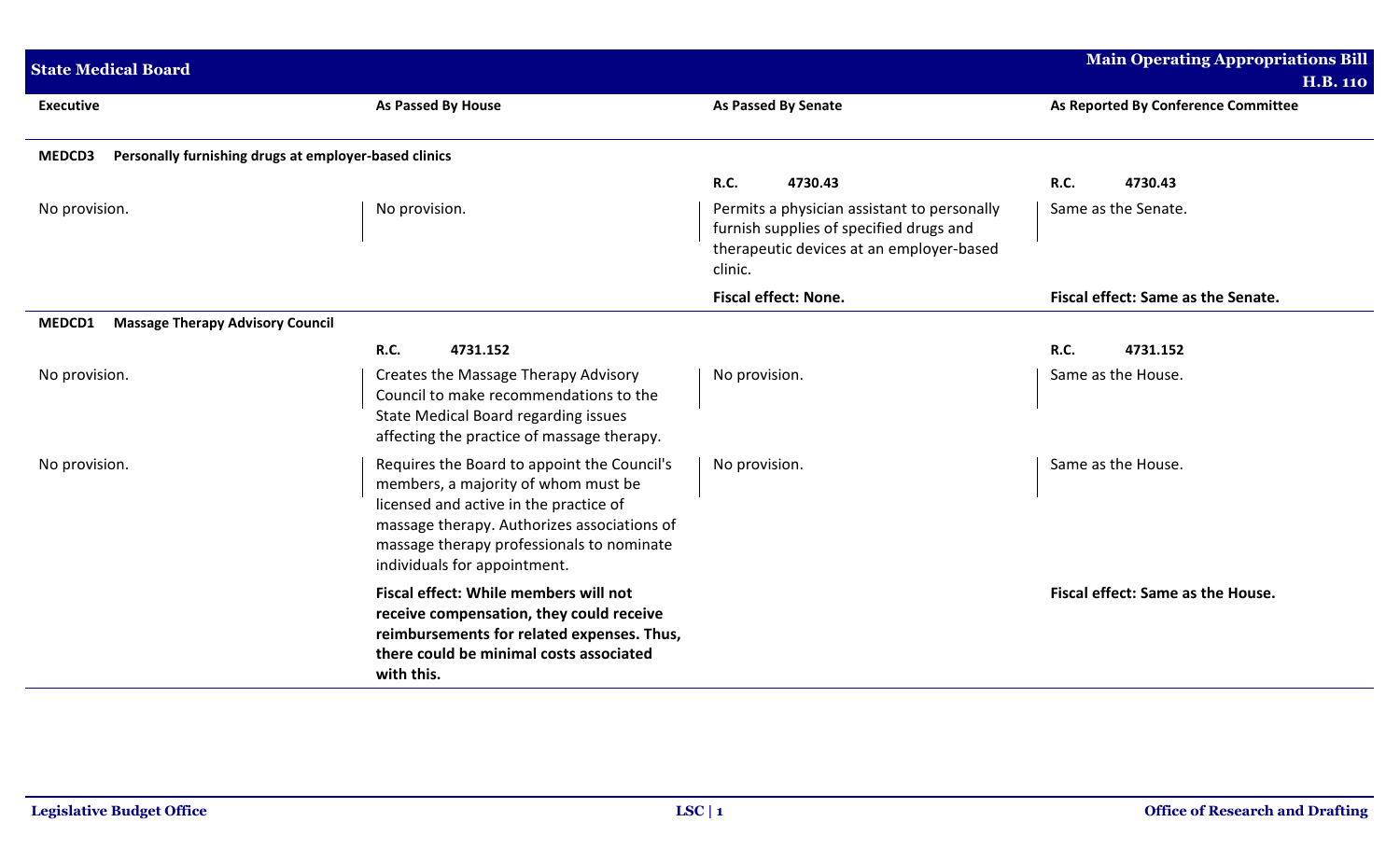| <b>State Medical Board</b>                                   |                                                     |                                                                                                                                                                                                                                                                                                                                                                                                                                                                                                                                                                                                                                                                                                          | <b>Main Operating Appropriations Bill</b><br><b>H.B. 110</b>                                                                                                                         |
|--------------------------------------------------------------|-----------------------------------------------------|----------------------------------------------------------------------------------------------------------------------------------------------------------------------------------------------------------------------------------------------------------------------------------------------------------------------------------------------------------------------------------------------------------------------------------------------------------------------------------------------------------------------------------------------------------------------------------------------------------------------------------------------------------------------------------------------------------|--------------------------------------------------------------------------------------------------------------------------------------------------------------------------------------|
| <b>Executive</b>                                             | As Passed By House                                  | As Passed By Senate                                                                                                                                                                                                                                                                                                                                                                                                                                                                                                                                                                                                                                                                                      | As Reported By Conference Committee                                                                                                                                                  |
| <b>State Medical Board One-Bite Program</b><br><b>MEDCD2</b> |                                                     |                                                                                                                                                                                                                                                                                                                                                                                                                                                                                                                                                                                                                                                                                                          |                                                                                                                                                                                      |
|                                                              |                                                     | <b>R.C.</b><br>4731.254, 4730.26, 4731.22,<br>4731.224, 4731.251, 4759.05,<br>4760.14, 4761.03, 4762.14, 4774.14,<br>and 4778.18                                                                                                                                                                                                                                                                                                                                                                                                                                                                                                                                                                         |                                                                                                                                                                                      |
| No provision.                                                | No provision.                                       | Specifies, for purposes of the State Medical<br>Board's One-Bite Program for impaired<br>practitioners, that a practitioner or applicant<br>for licensure who discloses to the Board a<br>previous impairment is not subject to Board<br>discipline for that impairment, if the<br>practitioner or applicant has completed<br>treatment and complies with aftercare or<br>remains in good standing with another<br>state's version of the One-Bite Program. The<br>program applies to physicians, podiatrists,<br>massage therapists, physician assistants,<br>dietitians, anesthesiologist assistants,<br>respiratory therapists, acupuncturists,<br>radiologist assistants, and genetic<br>counselors. | No provision.                                                                                                                                                                        |
|                                                              |                                                     | <b>Fiscal effect: None.</b>                                                                                                                                                                                                                                                                                                                                                                                                                                                                                                                                                                                                                                                                              |                                                                                                                                                                                      |
| MEDCD7                                                       | Use of light-based medical devices for hair removal |                                                                                                                                                                                                                                                                                                                                                                                                                                                                                                                                                                                                                                                                                                          | R.C.<br>4731.33                                                                                                                                                                      |
| No provision.                                                | No provision.                                       | No provision.                                                                                                                                                                                                                                                                                                                                                                                                                                                                                                                                                                                                                                                                                            | Allows a physician to delegate the use of<br>light-based medical devices for hair removal<br>to specified persons, including cosmetic<br>therapists, under certain circumstances and |

specifies the training that physicians and delegates are required to document and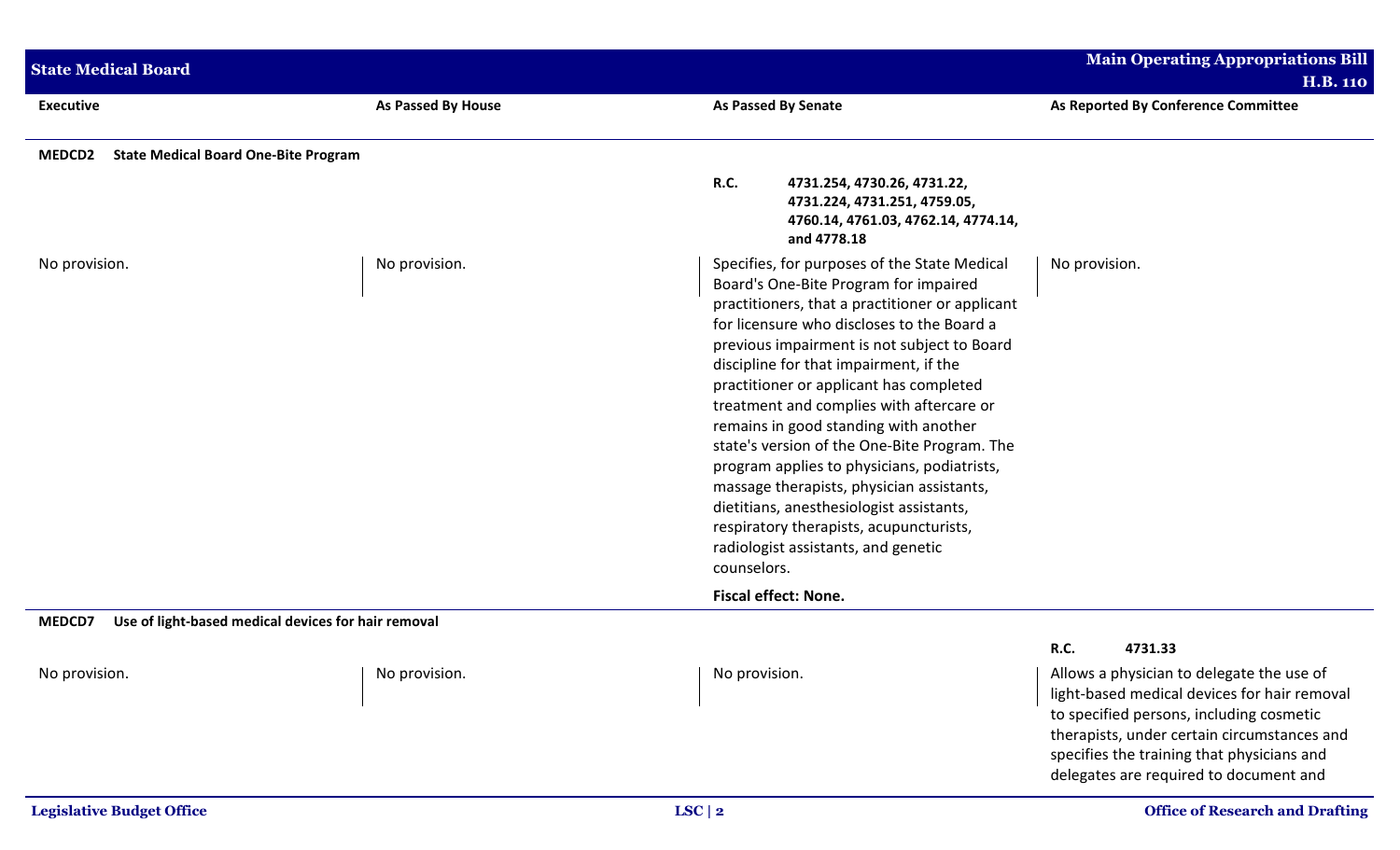| <b>State Medical Board</b>                       |                                                          |                                                                                                                                                                                                                                                                                                                                                                                                                                                         | <b>Main Operating Appropriations Bill</b><br><b>H.B. 110</b>                                                                                                                                                                       |
|--------------------------------------------------|----------------------------------------------------------|---------------------------------------------------------------------------------------------------------------------------------------------------------------------------------------------------------------------------------------------------------------------------------------------------------------------------------------------------------------------------------------------------------------------------------------------------------|------------------------------------------------------------------------------------------------------------------------------------------------------------------------------------------------------------------------------------|
| <b>Executive</b>                                 | As Passed By House                                       | <b>As Passed By Senate</b>                                                                                                                                                                                                                                                                                                                                                                                                                              | As Reported By Conference Committee                                                                                                                                                                                                |
|                                                  |                                                          |                                                                                                                                                                                                                                                                                                                                                                                                                                                         | retain.                                                                                                                                                                                                                            |
|                                                  |                                                          |                                                                                                                                                                                                                                                                                                                                                                                                                                                         | Fiscal effect: None, this provision largely<br>mirrors a rule proposed by the Board.                                                                                                                                               |
| MEDCD4                                           | Out-of-state physician consultation with Ohio physicians |                                                                                                                                                                                                                                                                                                                                                                                                                                                         |                                                                                                                                                                                                                                    |
|                                                  |                                                          | R.C.<br>4731.36                                                                                                                                                                                                                                                                                                                                                                                                                                         |                                                                                                                                                                                                                                    |
| No provision.                                    | No provision.                                            | Modifies a provision of existing law, which<br>allows a physician licensed in another state<br>or territory to provide consultation to a<br>physician licensed in Ohio, by eliminating the<br>specification that the Ohio-licensed<br>physician who received the consultation<br>from the out-of-state physician must also be<br>responsible for the examination, diagnosis,<br>and treatment of the patient who is the<br>subject of the consultation. | No provision.                                                                                                                                                                                                                      |
|                                                  |                                                          | <b>Fiscal effect: None.</b>                                                                                                                                                                                                                                                                                                                                                                                                                             |                                                                                                                                                                                                                                    |
| Medical practitioner conscience clause<br>MEDCD6 |                                                          |                                                                                                                                                                                                                                                                                                                                                                                                                                                         |                                                                                                                                                                                                                                    |
|                                                  |                                                          | R.C.<br>4743.10                                                                                                                                                                                                                                                                                                                                                                                                                                         | <b>R.C.</b><br>4743.10                                                                                                                                                                                                             |
| No provision.                                    | No provision.                                            | Recognizes the authority of a medical<br>practitioner, health care institution, or<br>health care payer to decline to perform,<br>participate in, or pay for any health care<br>service that violates the practitioner's,<br>institution's, or payer's conscience as<br>informed by the moral, ethical, or religious<br>beliefs or principles held by the practitioner,<br>institution, or payer.                                                       | Same as the Senate, but specifies that in the<br>case of a health care payer such provisions<br>apply only to contracts for the payment of<br>health care services that are entered into on<br>or after the bill's effective date. |
| No provision.                                    | No provision.                                            | Requires a medical practitioner, when the<br>practitioner becomes aware of a health care                                                                                                                                                                                                                                                                                                                                                                | Same as the Senate.                                                                                                                                                                                                                |
| <b>Legislative Budget Office</b>                 |                                                          | LSC   3                                                                                                                                                                                                                                                                                                                                                                                                                                                 | <b>Office of Research and Drafting</b>                                                                                                                                                                                             |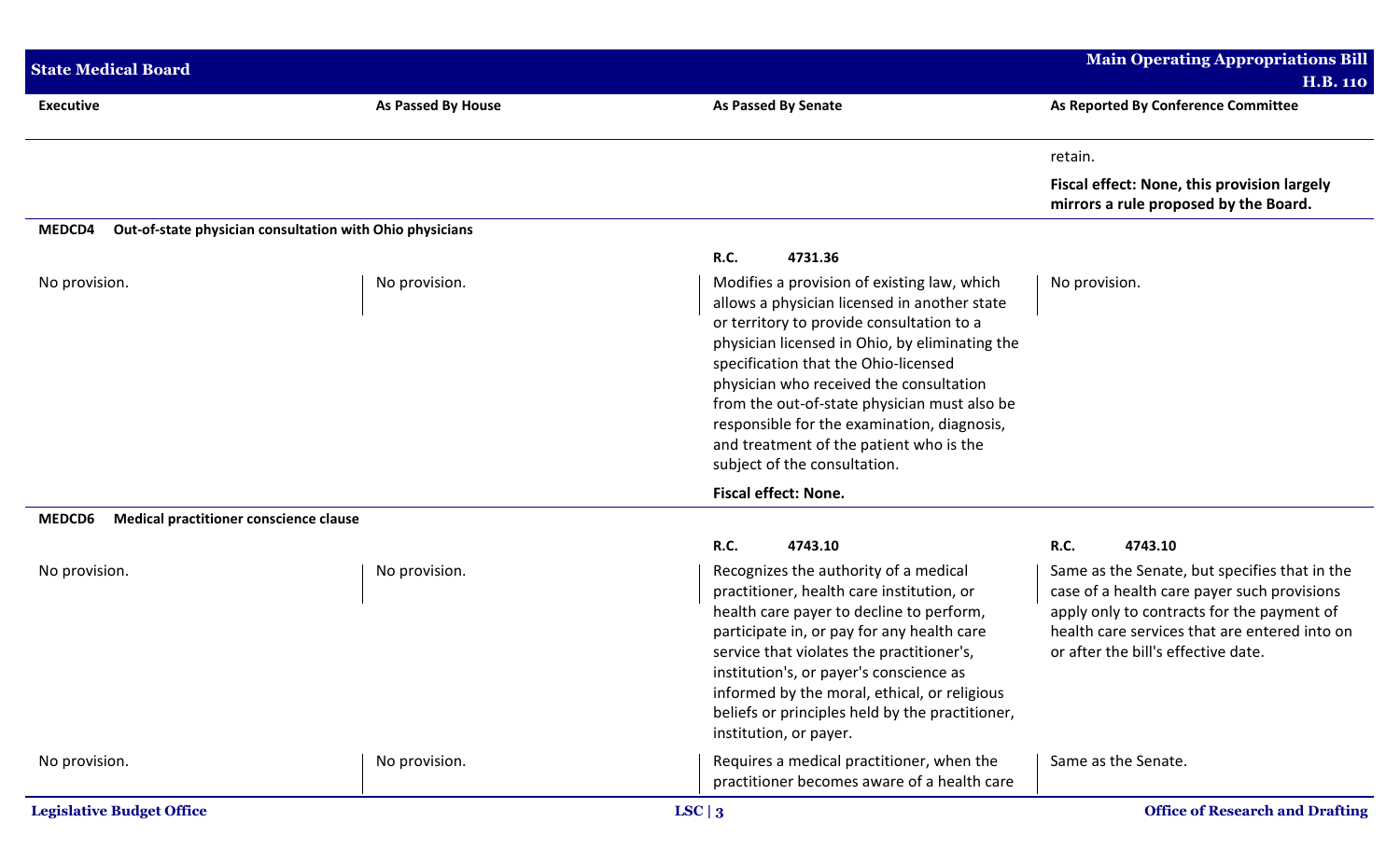| <b>State Medical Board</b> |                    |                                                                                                                                                                                                                                                                                                                                  | <b>Main Operating Appropriations Bill</b><br><b>H.B. 110</b> |
|----------------------------|--------------------|----------------------------------------------------------------------------------------------------------------------------------------------------------------------------------------------------------------------------------------------------------------------------------------------------------------------------------|--------------------------------------------------------------|
| <b>Executive</b>           | As Passed By House | <b>As Passed By Senate</b>                                                                                                                                                                                                                                                                                                       | As Reported By Conference Committee                          |
|                            |                    | service's conflict with or violation of the<br>practitioner's beliefs or principles, to notify<br>the practitioner's supervisor (if applicable),<br>request to be excused from the service, and,<br>if willing, seek a colleague to perform the<br>service.                                                                      |                                                              |
| No provision.              | No provision.      | Requires a patient, in the event that a<br>medical practitioner does not participate in<br>a transfer of care or a colleague is unwilling<br>to perform the service, to be notified and<br>provided an opportunity to find an<br>alternative medical practitioner and upon<br>request, receive the patient's medical<br>records. | Same as the Senate.                                          |
| No provision.              | No provision.      | Specifies that a medical practitioner, health<br>care institution, or health care payer is not<br>subject to civil, criminal, or administrative<br>liability for declining to participate in or pay<br>for a health care service.                                                                                                | Same as the Senate.                                          |
| No provision.              | No provision.      | Authorizes a medical practitioner, health<br>care institution, or health care payer to bring<br>a civil action in the event of a violation of<br>the bill's provisions and, if the practitioner,<br>institution, or payer prevails, provides for<br>treble damages, injunctive relief, costs, and<br>attorney's fees.            | Same as the Senate.                                          |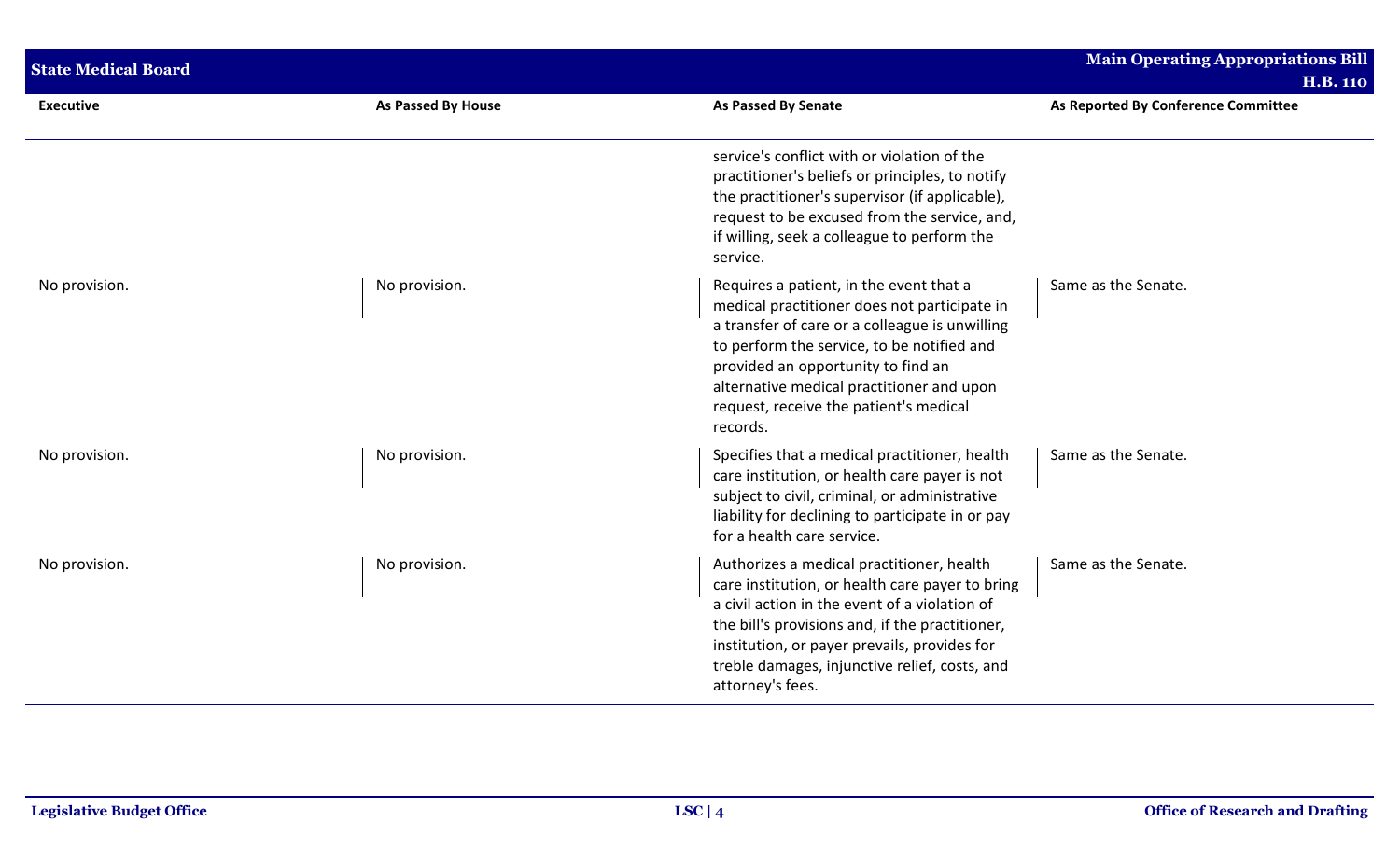| <b>State Medical Board</b>                         |                    |                                                                                                                                                                                                                                                                                                                                                                 | <b>Main Operating Appropriations Bill</b><br>H.B. 110                                                                                                                                                                                                                                                           |
|----------------------------------------------------|--------------------|-----------------------------------------------------------------------------------------------------------------------------------------------------------------------------------------------------------------------------------------------------------------------------------------------------------------------------------------------------------------|-----------------------------------------------------------------------------------------------------------------------------------------------------------------------------------------------------------------------------------------------------------------------------------------------------------------|
| <b>Executive</b>                                   | As Passed By House | As Passed By Senate                                                                                                                                                                                                                                                                                                                                             | As Reported By Conference Committee                                                                                                                                                                                                                                                                             |
| <b>Exceptions to dietetics licensure</b><br>MEDCD5 |                    |                                                                                                                                                                                                                                                                                                                                                                 |                                                                                                                                                                                                                                                                                                                 |
|                                                    |                    | <b>R.C.</b><br>4759.10                                                                                                                                                                                                                                                                                                                                          |                                                                                                                                                                                                                                                                                                                 |
| No provision.                                      | No provision.      | Exempts from dietetics licensure a person<br>who provides wellness and lifestyle<br>recommendations, individualized nutritional<br>guidance or counseling, or individualized<br>food and diet assessment or education, so<br>long as the person does not use the title<br>"dietitian" or any other title indicating that<br>the person is practicing dietetics. | No provision.                                                                                                                                                                                                                                                                                                   |
|                                                    |                    | <b>Fiscal effect: Minimal.</b>                                                                                                                                                                                                                                                                                                                                  |                                                                                                                                                                                                                                                                                                                 |
| MEDCD8<br><b>Operating Expenses</b>                |                    |                                                                                                                                                                                                                                                                                                                                                                 |                                                                                                                                                                                                                                                                                                                 |
|                                                    |                    |                                                                                                                                                                                                                                                                                                                                                                 | Section:<br>335.20                                                                                                                                                                                                                                                                                              |
| No provision.                                      | No provision.      | No provision.                                                                                                                                                                                                                                                                                                                                                   | Requires the Board to use up to \$5,000 in FY<br>2022 in DPF Fund 5C60 appropriation item<br>883609, Operating Expenses, to create a<br>brochure or other educational materials<br>regarding the right of conscience described<br>above. Requires the Board to post any<br>developed materials on its web site. |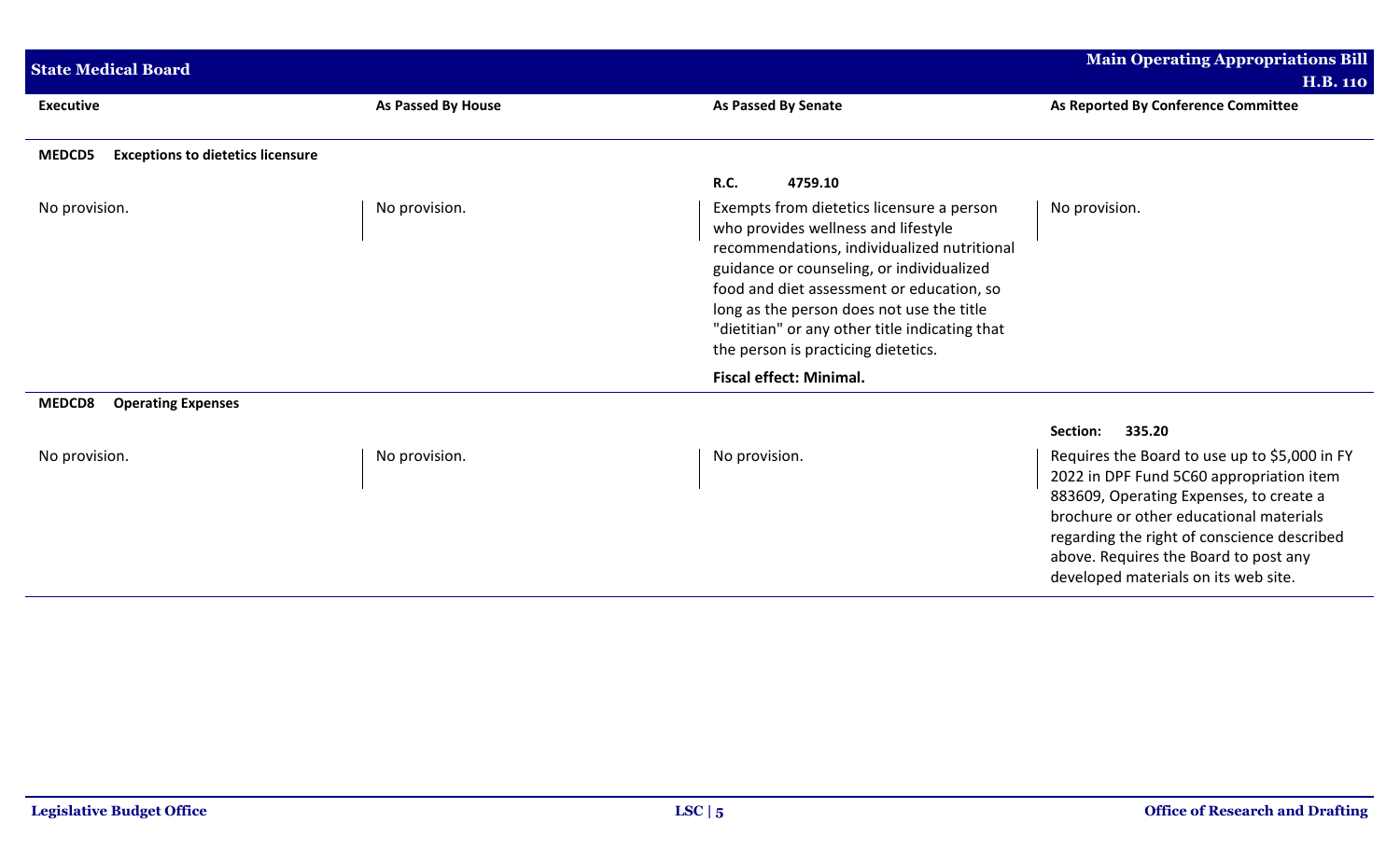| <b>State Medical Board</b>                         |                    |                                                                                                                                                                                                                                                                 | <b>Main Operating Appropriations Bill</b><br><b>H.B. 110</b> |
|----------------------------------------------------|--------------------|-----------------------------------------------------------------------------------------------------------------------------------------------------------------------------------------------------------------------------------------------------------------|--------------------------------------------------------------|
| <b>Executive</b>                                   | As Passed By House | As Passed By Senate                                                                                                                                                                                                                                             | As Reported By Conference Committee                          |
| DOHCD52 Variances from written transfer agreements |                    |                                                                                                                                                                                                                                                                 |                                                              |
|                                                    |                    | <b>R.C.</b><br>3702.304, Section 291.80                                                                                                                                                                                                                         | <b>R.C.</b><br>3702.304, Section 291.80                      |
| No provision.                                      | No provision.      | Adds the following requirements to existing<br>law governing variances from written<br>transfer agreements for ambulatory surgical<br>facilities (ASF):                                                                                                         | Same as the Senate.                                          |
| (1) No provision.                                  | (1) No provision.  | (1) The local hospital at which the consulting<br>physician has admitting privileges must be<br>within a 25-mile radius of the ASF;                                                                                                                             | (1) Same as the Senate.                                      |
| (2) No provision.                                  | (2) No provision.  | (2) The consulting physician cannot teach or<br>provide instruction at a medical school,<br>osteopathic medical school, any state<br>hospital, or other public institution;                                                                                     | (2) No provision.                                            |
| (3) No provision.                                  | (3) No provision.  | (3) The consulting physician cannot be<br>employed by, compensated pursuant to a<br>contract with, or otherwise provide<br>instruction or consultation to, a medical<br>school, osteopathic medical school, any<br>state hospital, or other public institution; | (3) No provision.                                            |
| (4) No provision.                                  | (4) No provision.  | (4) The consulting physician must actively<br>practice clinical medicine within a 25-mile<br>radius of the ASF; and                                                                                                                                             | (4) Same as the Senate.                                      |
| (5) No provision.                                  | (5) No provision.  | (5) An ASF with an existing variance must<br>demonstrate compliance with the new<br>requirements within 90 days of the<br>provisions' effective date, or the variance is<br>rescinded.                                                                          | (5) Same as the Senate.                                      |
|                                                    |                    | Fiscal effect: ODH could experience costs to<br>review variance applications.                                                                                                                                                                                   | Fiscal effect: Same as the Senate.                           |
| <b>Legislative Budget Office</b>                   |                    | LSC   6                                                                                                                                                                                                                                                         | <b>Office of Research and Drafting</b>                       |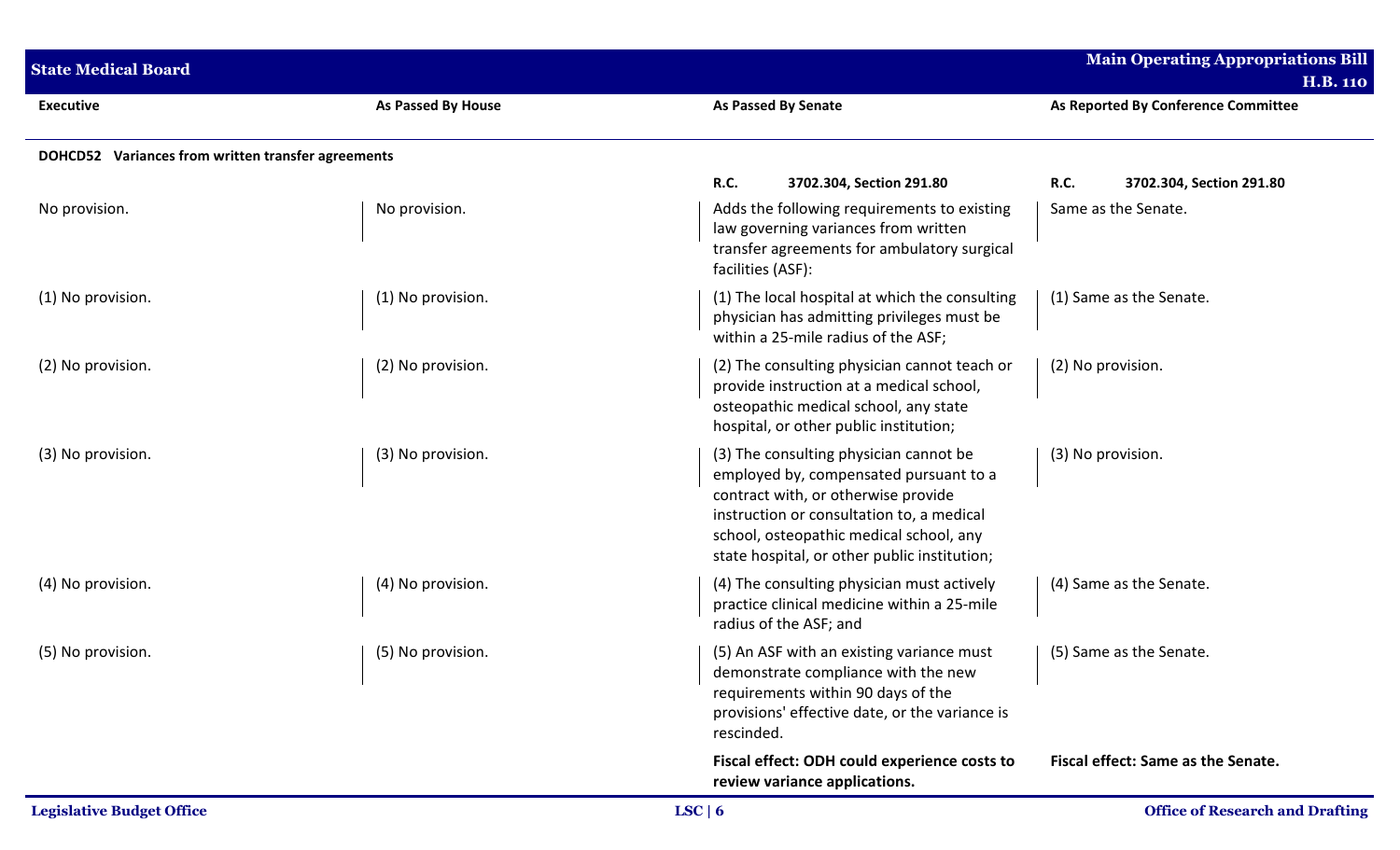| <b>State Medical Board</b> |                                                                                                                                                                                                                                                                                                                                                             |                                                                   | <b>Main Operating Appropriations Bill</b> |  |
|----------------------------|-------------------------------------------------------------------------------------------------------------------------------------------------------------------------------------------------------------------------------------------------------------------------------------------------------------------------------------------------------------|-------------------------------------------------------------------|-------------------------------------------|--|
|                            |                                                                                                                                                                                                                                                                                                                                                             |                                                                   | <b>H.B. 110</b>                           |  |
| <b>Executive</b>           | As Passed By House                                                                                                                                                                                                                                                                                                                                          | <b>As Passed By Senate</b>                                        | As Reported By Conference Committee       |  |
| JFSCD54                    | <b>Streamlining County Level-Information Access Task Force</b>                                                                                                                                                                                                                                                                                              |                                                                   |                                           |  |
|                            | Section:<br>751.10                                                                                                                                                                                                                                                                                                                                          | 751.10<br>Section:                                                | 751.10<br>Section:                        |  |
| No provision.              | Creates the Task Force on Streamlining<br>County Level-Information Access to make<br>recommendations on streamlining<br>information access across information<br>technology systems for county departments<br>of job and family services, child support<br>enforcement agencies, public children<br>services agencies, and county<br>OhioMeansJobs centers. | Same as the House.                                                | Same as the House.                        |  |
| No provision.              | Requires the Task Force to do all of the<br>following:                                                                                                                                                                                                                                                                                                      | Same as the House.                                                | Same as the House.                        |  |
| (1) No provision.          | (1) Identify barriers to efficient operations<br>between information technology systems<br>that affect both department and agency<br>operations and client services.                                                                                                                                                                                        | (1) Same as the House.                                            | (1) Same as the House.                    |  |
| (2) No provision.          | (2) For each identified barrier, explore the<br>feasibility of allowing county employee<br>access to more than one information<br>technology system.                                                                                                                                                                                                        | (2) Same as the House.                                            | (2) Same as the House.                    |  |
| (3) No provision.          | (3) Prioritize which barriers should be<br>addressed first.                                                                                                                                                                                                                                                                                                 | (3) Same as the House.                                            | (3) Same as the House.                    |  |
| No provision.              | Provides for the appointment of Task Force's<br>16 members and establishes requirements<br>for the first meeting, the provision of<br>subject matter experts, and the submission<br>of a report to the General Assembly.                                                                                                                                    | Same as the House, but increases the<br>membership to 21 members. | Same as the Senate.                       |  |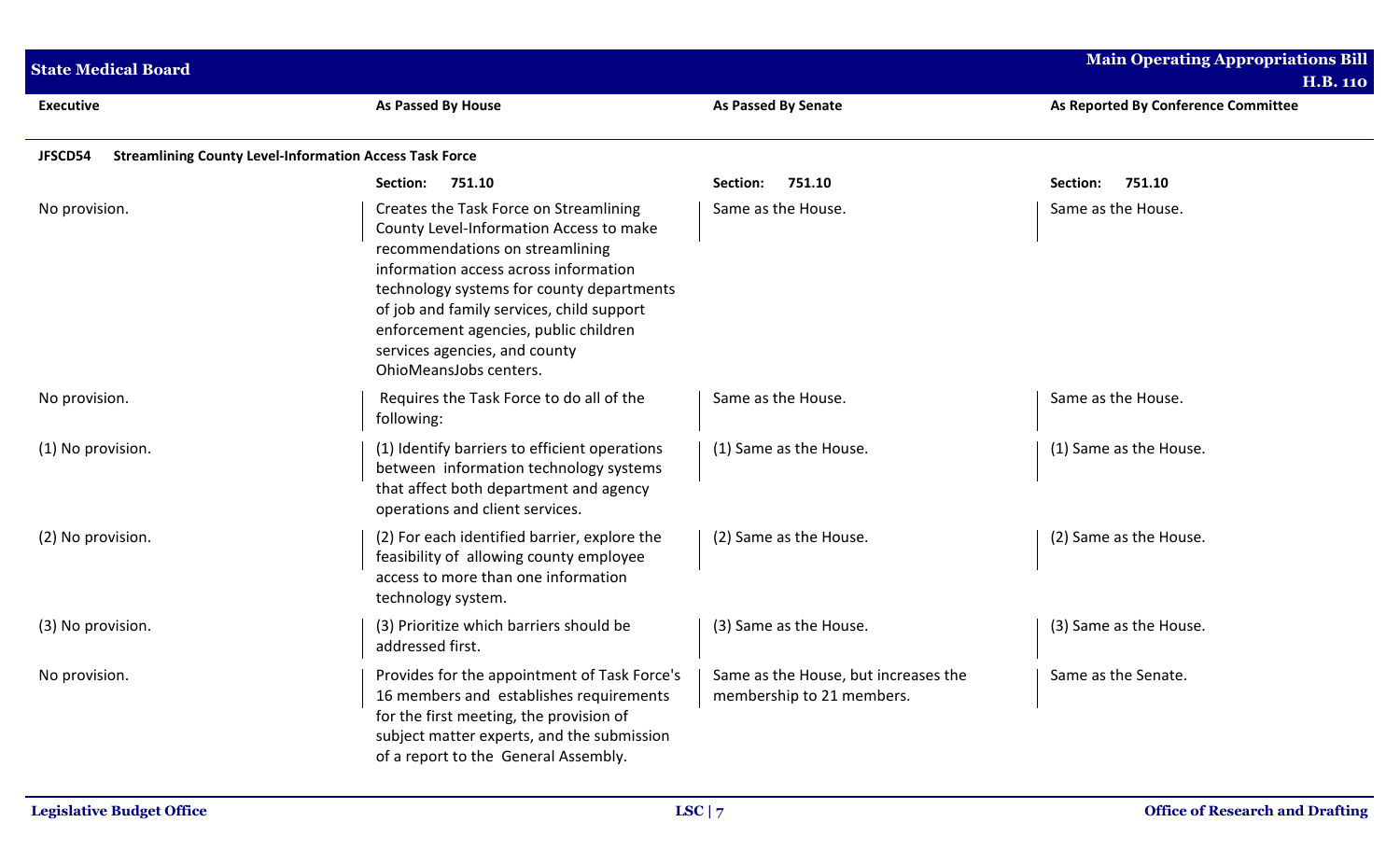| <b>State Medical Board</b> |                                |                                   | Main Operating Appropriations Bill         |
|----------------------------|--------------------------------|-----------------------------------|--------------------------------------------|
|                            |                                |                                   | <b>H.B. 110</b>                            |
| <b>Executive</b>           | <b>As Passed By House</b>      | <b>As Passed By Senate</b>        | <b>As Reported By Conference Committee</b> |
|                            |                                |                                   |                                            |
|                            | <b>Fiscal effect: Minimal.</b> | Fiscal effect: Same as the House. | <b>Fiscal effect: Same as the House.</b>   |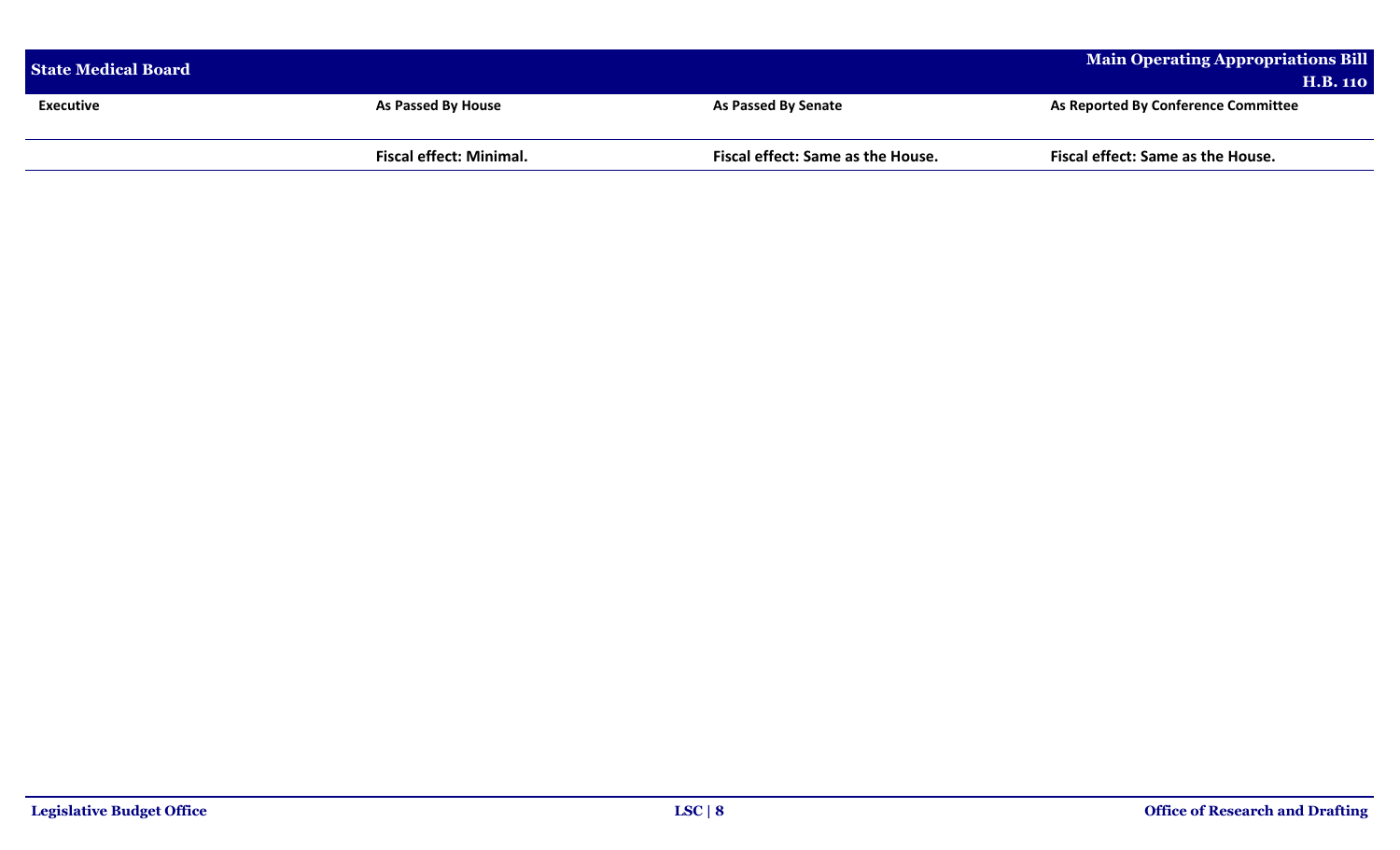|                   | <b>State Medical Board</b>                                                                                                                                                                                                                                          |                            |                                                                                                                                                                                                                          | <b>Main Operating Appropriations Bill</b><br><b>H.B. 110</b> |
|-------------------|---------------------------------------------------------------------------------------------------------------------------------------------------------------------------------------------------------------------------------------------------------------------|----------------------------|--------------------------------------------------------------------------------------------------------------------------------------------------------------------------------------------------------------------------|--------------------------------------------------------------|
| <b>Executive</b>  |                                                                                                                                                                                                                                                                     | As Passed By House         | <b>As Passed By Senate</b>                                                                                                                                                                                               | As Reported By Conference Committee                          |
| PRXCD1            | Dispensing tobacco cessation drugs without a prescription                                                                                                                                                                                                           |                            |                                                                                                                                                                                                                          |                                                              |
| R.C.              | 4729.42, 4731.90                                                                                                                                                                                                                                                    | R.C.<br>4729.42, 4731.90   | <b>R.C.</b><br>4729.42, 4731.90                                                                                                                                                                                          | R.C.<br>4729.42, 4731.90                                     |
|                   | (1) Permits a pharmacist or pharmacy intern<br>to dispense tobacco cessation drugs without<br>a prescription in accordance with a physician-<br>established protocol that meets specified<br>requirements and establishes recordkeeping<br>and notice requirements. | (1) Same as the Executive. | (1) Same as Executive, but removes the<br>authority for pharmacy interns to dispense<br>the drugs, and limits the dispensing<br>authority to nicotine replacement therapy,<br>as opposed to all tobacco cessation drugs. | (1) Same as the Senate.                                      |
|                   | (2) Requires a pharmacist or pharmacy<br>intern to provide notice to the individual's<br>primary care provider within 30 days after a<br>screening is conducted.                                                                                                    | (2) Same as the Executive. | (2) Same as the Executive, but requires a<br>pharmacist to notify an individual's primary<br>care provider within 72-hours, as opposed to<br>30 days.                                                                    | (2) Same as the Senate.                                      |
|                   | (3) Requires a pharmacy to keep records for<br>an unspecified period of time.                                                                                                                                                                                       | (3) Same as the Executive  | (3) Same as the Executive, but requires a<br>pharmacy to keep records for three years                                                                                                                                    | (3) Same as the Senate.                                      |
| (4) No provision. |                                                                                                                                                                                                                                                                     | (4) No provision.          | (4) Requires the individual to whom the<br>nicotine replacement therapy is dispensed<br>to be 18 years old or older.                                                                                                     | (4) Same as the Senate.                                      |
| cessation drugs.  | (5) Requires the State Board of Pharmacy to<br>adopt rules in consultation with the State<br>Medical Board and the Department of<br>Health regarding dispensing tobacco                                                                                             | (5) Same as the Executive. | (5) Same as Executive.                                                                                                                                                                                                   | (5) Same as Executive.                                       |
| (6) No provision. |                                                                                                                                                                                                                                                                     | (6) No provision.          | (6) Provides qualified immunity for<br>physicians who authorize dispensing of<br>nicotine replacement therapy in accordance<br>with a protocol.                                                                          | (6) Same as Senate.                                          |